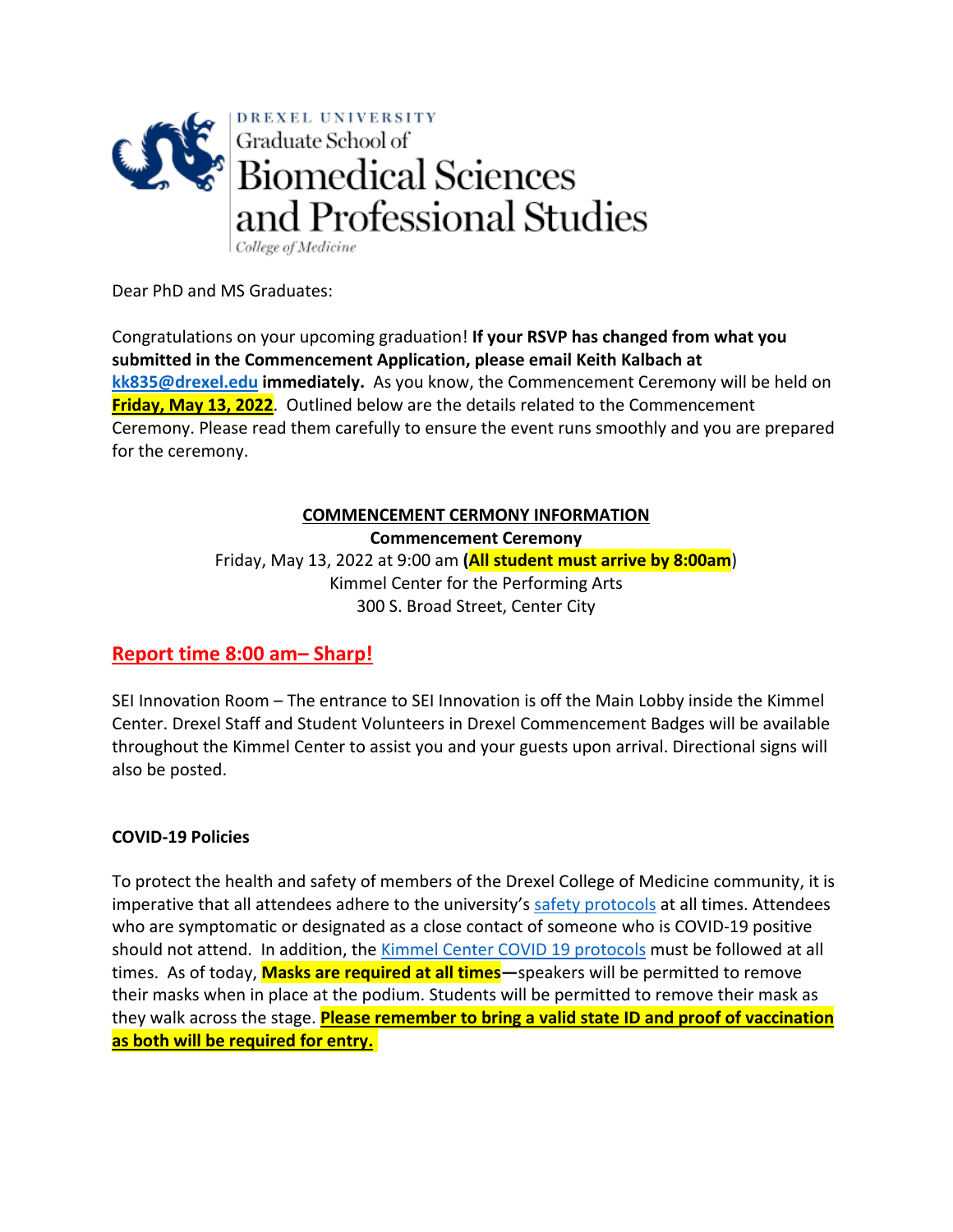### **Event Parking**

Parking is available for purchase (including handicap parking) underneath the Kimmel Center. No guarantee of parking availability is conveyed by this email.

There are several parking garages located near the Kimmel Center on Broad Street including the Symphony House Garage (440. S. Broad St.) and the Juniper and Locust Garage (1327 Locust St.) You may also us[e SpotHero](https://spothero.com/search?kind=destination&id=48476&utm_source=google&utm_medium=cpc&utm_term=keyword_kimmel%20center%20parking::matchtype_e&utm_content=586764336440::adpos_::network_g::device_c::a_campaign_9768890847&ad_grp_id=122308186705&gclid=Cj0KCQjw0umSBhDrARIsAH7FCofzAQIV-D5qv1-Kzent12FSlIcIrKnLsrCVw05BuYYvKXk8PTeVPi4aAr7GEALw_wcB) to make a parking reservation in advance.

### **Location to Report**

PhD and MS graduates report to the **SEI Innovation Room** to assemble for the processional. **You must check in at the Registration Table outside of SEI upon your arrival.** All graduates will receive a card with their name and seat assignment. **IF YOU DO NOT REGISTER AND PICK UP YOUR CARD, YOU WILL BE CONSIDERED ABSENT AND YOUR NAME WILL NOT BE CALLED. Please do not bring any valuables with you—please leave them with family members or guests prior to arriving.** 

### **Regalia and Tickets**

For those Graduates who did not pick up regalia and tickets prior to May 13th, your regalia will be available for pickup inside the SEI Innovation Room. Your guest tickets will be available for pickup at the Will Call Table in the Main Lobby. Please have your guests pick up their tickets. They will be in an envelope under the graduates name. We will not pull tickets from the envelope so please designate one of your guests to get all of the tickets. All guests must have a ticket to be able to attend this event. No exceptions will be made.

#### **Processional Instructions**

From SEI Innovation, all graduates will process to Verizon Hall (main auditorium) in one line led by Faculty and Student Marshals. Graduates will be seated for the line-up in alphabetical order by Degree, then Division, then program. **It is extremely important that you stay in line and in order during the procession into Verizon Hall. PLEASE FOLLOW THE DIRECTIONS OF THE STUDENT MARSHALS.** 

Once all graduates are in place, the Macebearer will process towards the stage. When the macebearer has reached the location on stage, the processional will begin. Faculty and Student Marshals will lead the graduates across the stage, in two lines, and descend the stairs into the